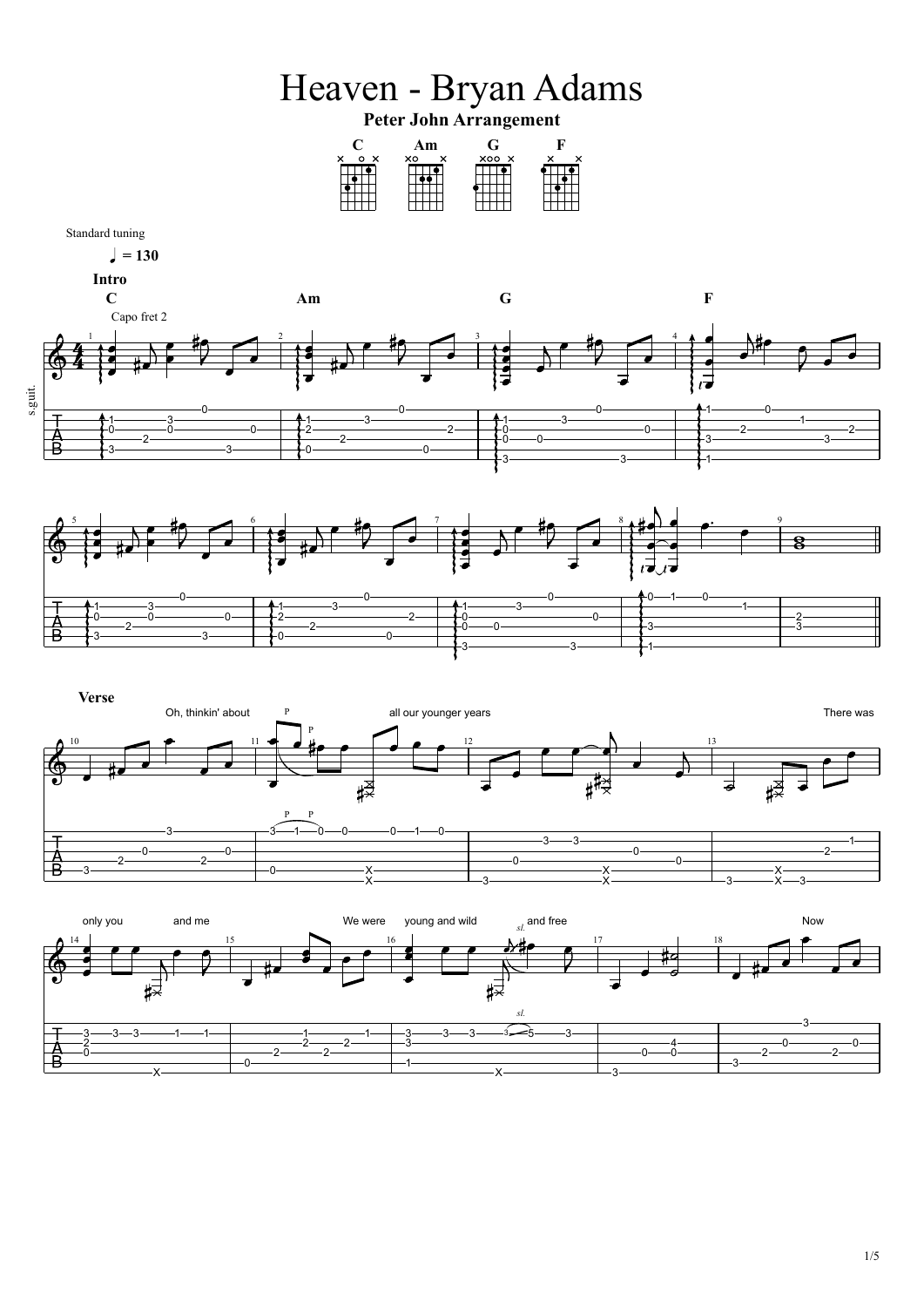2/5













**Intro**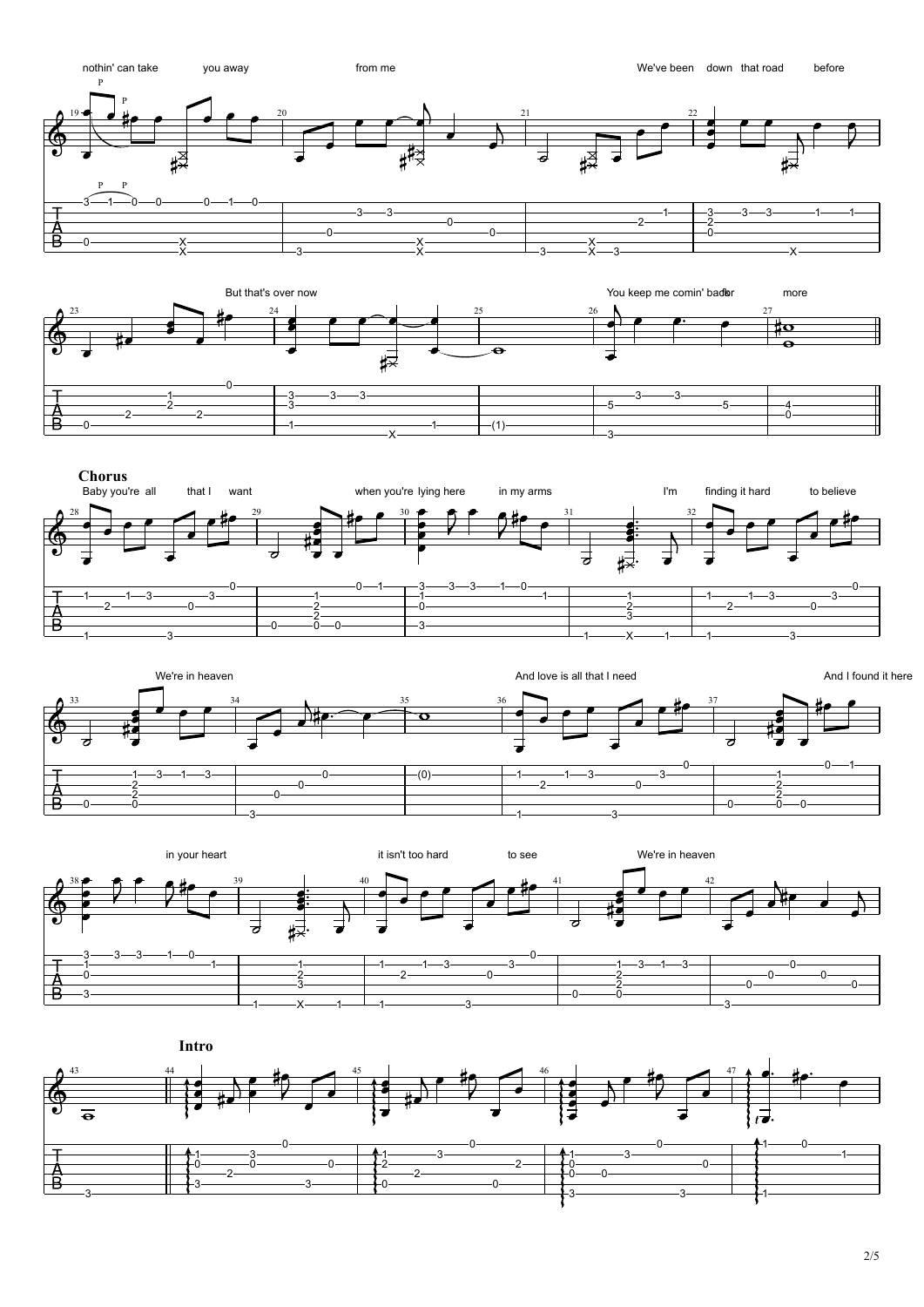









69 70 71 72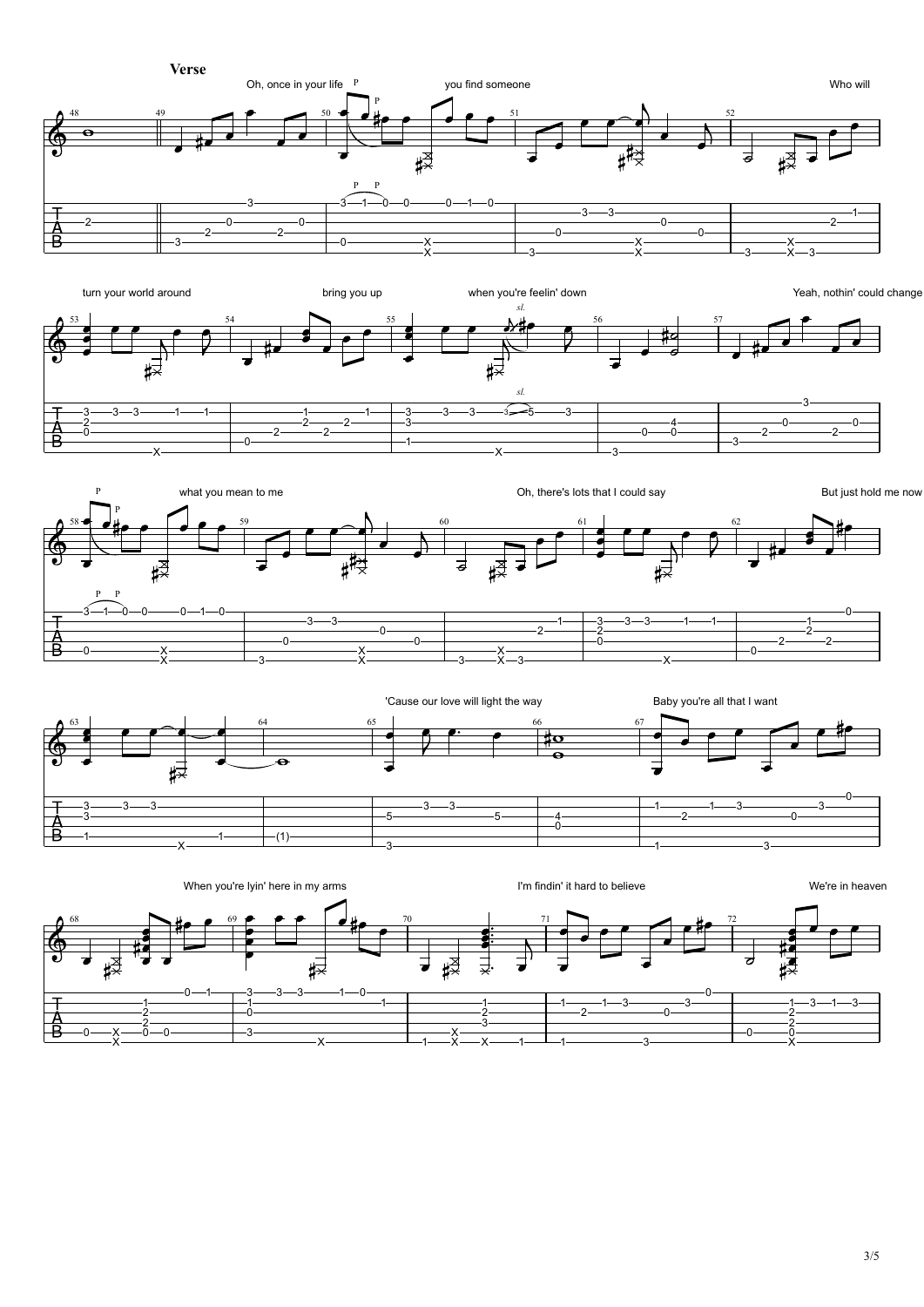







Through the good times and the bad Yeah, I'll be standin' there by you